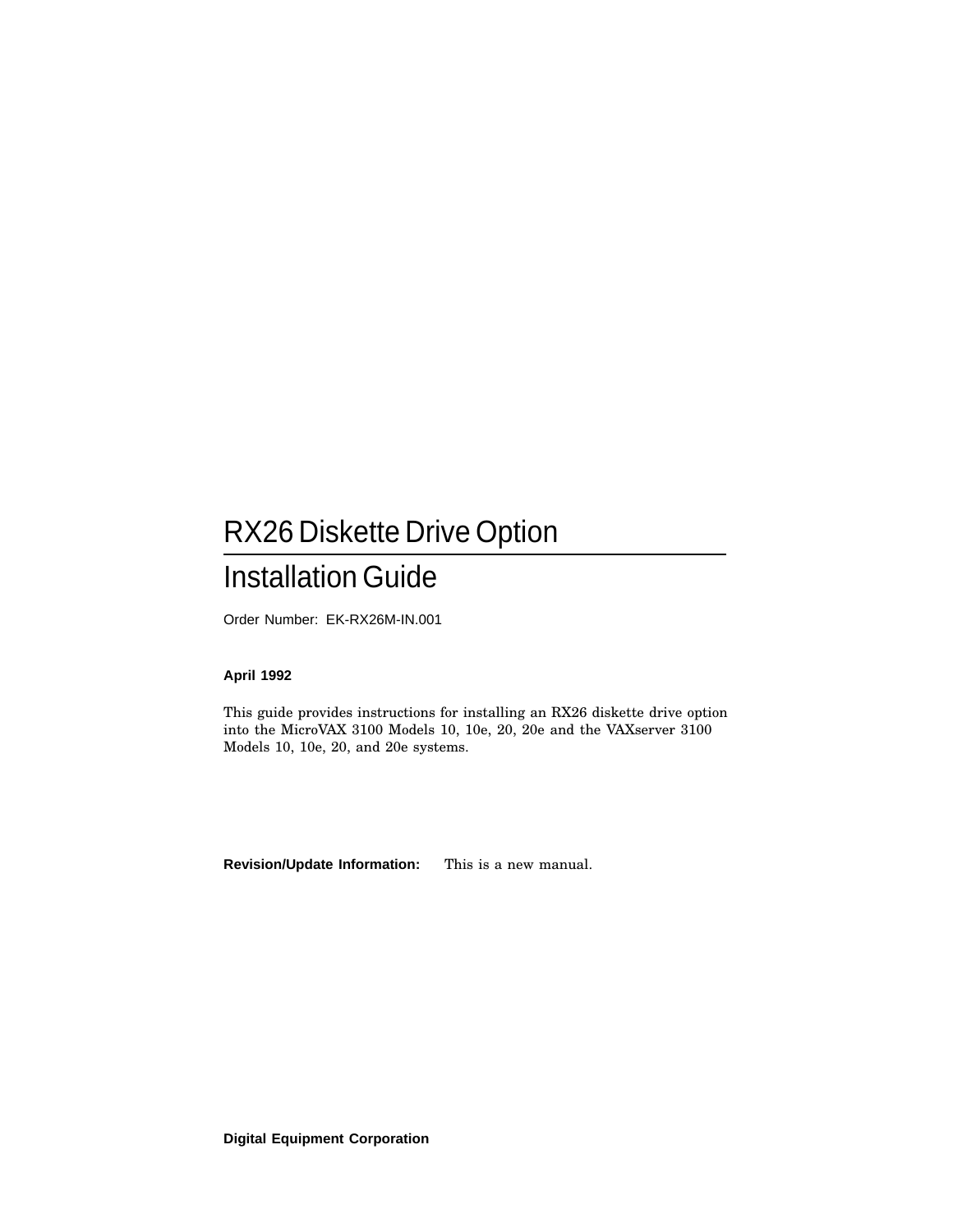#### **April 1992**

The information in this document is subject to change without notice and should not be construed as a commitment by Digital Equipment Corporation. Digital Equipment Corporation assumes no responsibility for any errors that may appear in this document.

The software described in this document is furnished under a license and may be used or copied only in accordance with the terms of such license.

No responsibility is assumed for the use or reliability of software on equipment that is not supplied by Digital Equipment Corporation or its affiliated companies.

Restricted Rights: Use, duplication, or disclosure by the U.S. Government is subject to restrictions as set forth in subparagraph (c)(1)(ii) of the Rights in Technical Data and Computer Software clause at DFARS 252.227-7013.

© Digital Equipment Corporation 1992.

All Rights Reserved. Printed in U.S.A

The following are trademarks of Digital Equipment Corporation: DEC, MicroVAX, RX, VAXserver, and the DIGITAL logo.

This document was prepared using VAX DOCUMENT, Version 2.0.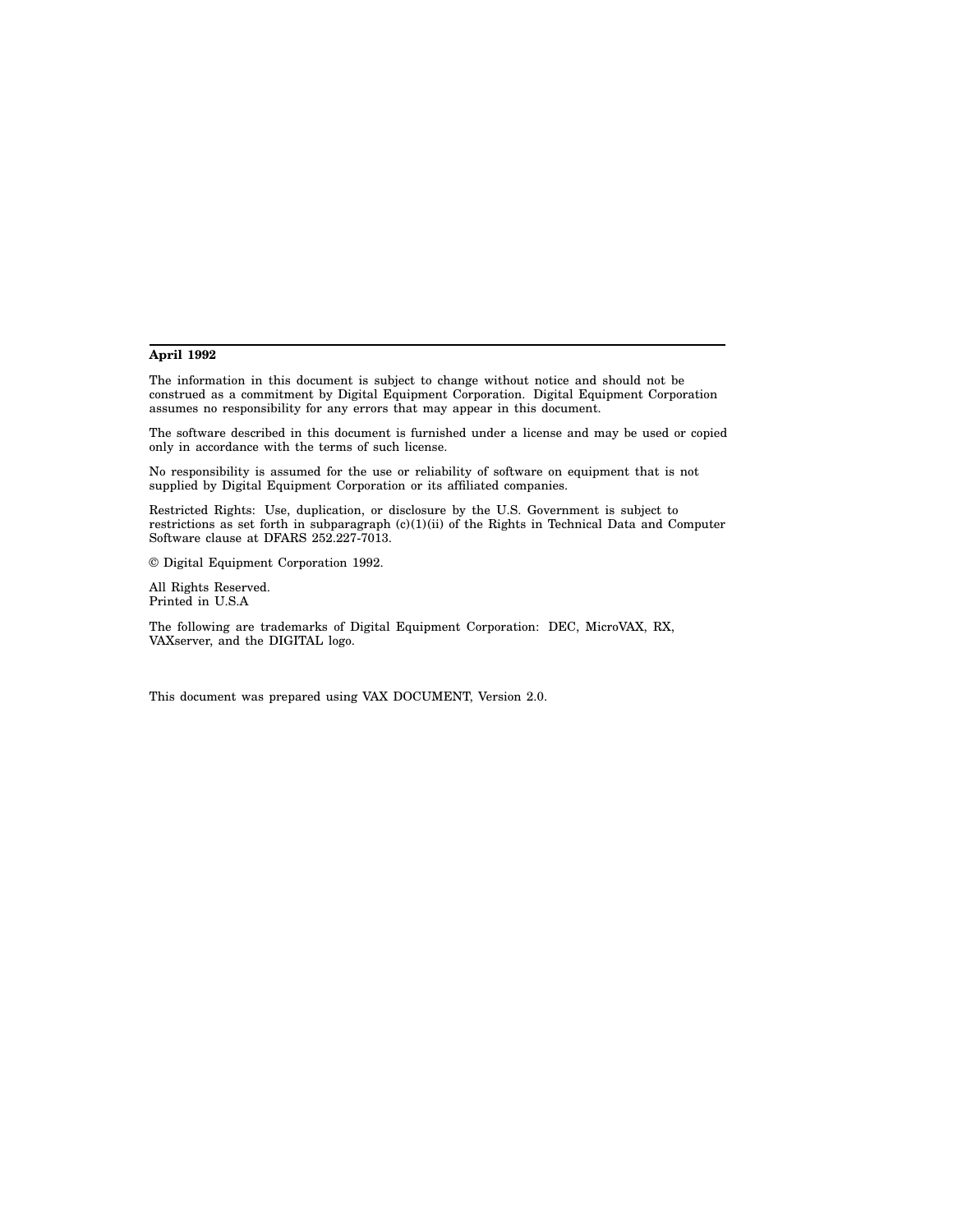# **Contents**

| 1 | <b>Installation</b>          |                                                                                                                                       |                                          |  |
|---|------------------------------|---------------------------------------------------------------------------------------------------------------------------------------|------------------------------------------|--|
|   | 1.1<br>1.1.1<br>1.1.2<br>1.2 | Configuring the RX26 Diskette Drive<br>Setting the Drive ID Number<br>Setting the FDI ID Number<br>Installing the RX26 Diskette Drive | $1 - 2$<br>$1 - 2$<br>$1 - 3$<br>$1 - 6$ |  |
|   | <b>Figures</b>               |                                                                                                                                       |                                          |  |
|   | $1 - 1$                      |                                                                                                                                       | $1 - 2$                                  |  |
|   | $1 - 2$                      | RX26 FDI Module SCSI ID Switch Locations                                                                                              | $1 - 4$                                  |  |
|   | $1 - 3$                      | Securing Mounting Bracket to RX26 Drive                                                                                               | $1 - 6$                                  |  |
|   | $1 - 4$                      |                                                                                                                                       | $1 - 7$                                  |  |
|   | <b>Tables</b>                |                                                                                                                                       |                                          |  |
|   | $1 - 1$                      | RX26 Diskette Drive Option Contents                                                                                                   | $1 - 1$                                  |  |
|   | $1 - 2$                      | RX26 SCSI ID Switch Settings                                                                                                          | $1 - 5$                                  |  |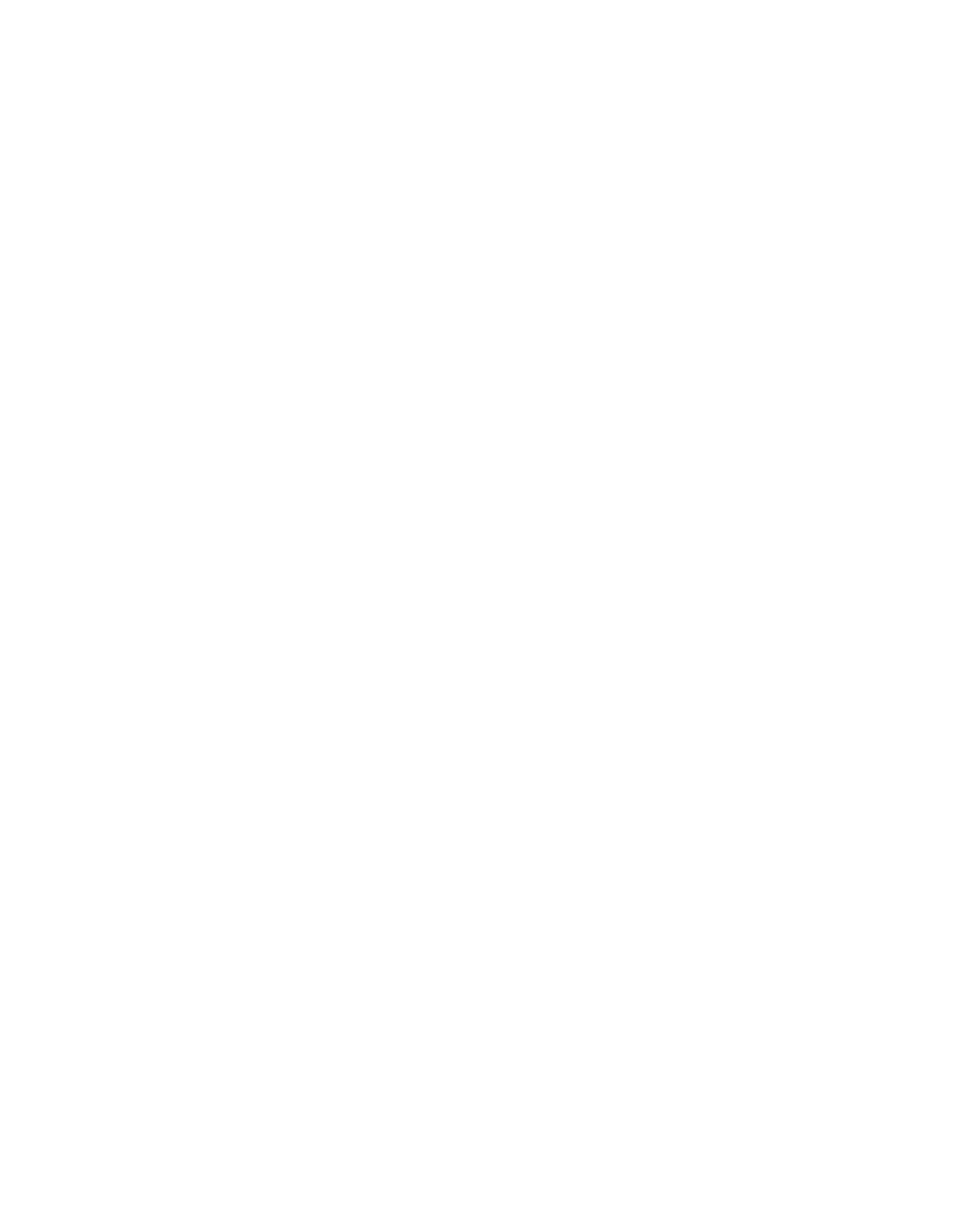# **About This Guide**

This guide describes how to install an RX26 diskette drive option into the MicroVAX 3100 Models 10, 10e, 20, and 20e and the VAXserver 3100 Models 10, 10e, 20, and 20e systems.

### **Intended Audience**

Installation of this diskette drive should only be attempted by qualified personnel. Improper installation can result in system damage for which Digital is not responsible. Please contact your Customer Services representative.

### **Conventions**

The following conventions are used in this guide:

| <b>Convention</b> | <b>Meaning</b>                                                                               |
|-------------------|----------------------------------------------------------------------------------------------|
| <b>CAUTION</b>    | Provides information to prevent damage to equipment or<br>software. Read cautions carefully. |
| <b>NOTE</b>       | Provides general information about the current topic.                                        |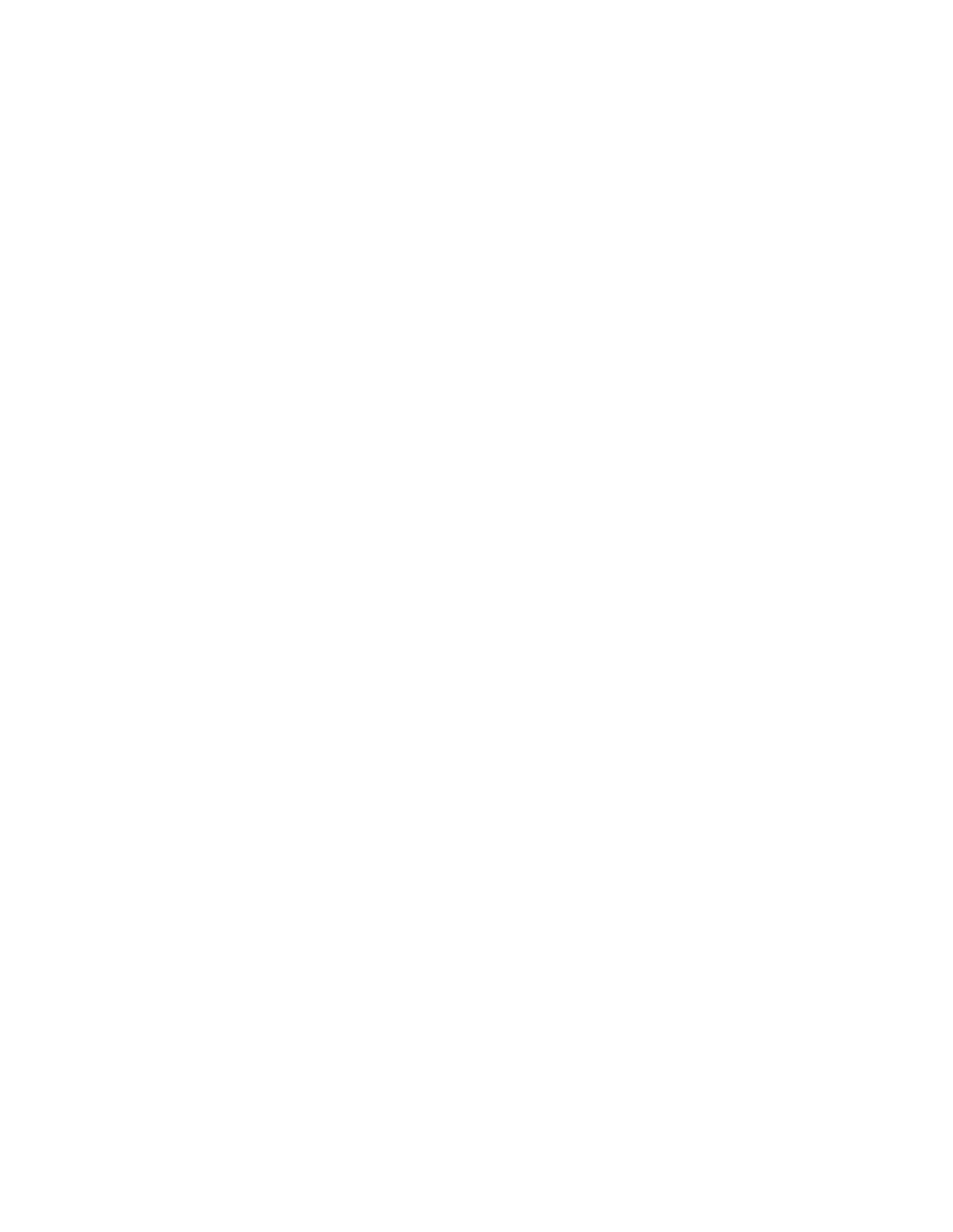# **1 Installation**

This chapter provides instructions for installing an RX26 Diskette Drive option into the MicroVAX 3100 Models 10, 10e, 20, and 20e and the VAXserver 3100 Models 10, 10e, 20, and 20e systems. Verify that the contents of the RX26 Diskette Drive option are listed in Table 1–1.

| <b>Description</b>                | <b>Part Number</b> | Quantities |  |
|-----------------------------------|--------------------|------------|--|
| RX26 diskette drive               | $RX26-AA$          | 1          |  |
| FDI module                        | 54-20764-01        | 1          |  |
| Mounting bracket                  | 74-38638-01        | 1          |  |
| Rubber grommets                   | 90-00018-02        | 4          |  |
| Panhead screws                    | 12-27886-02        | 4          |  |
| Ribbon cable                      | 17-00285-00        | 1          |  |
| <b>Diskette</b>                   | 30-30083-01        | 2          |  |
| Cover (bezel) (Models 10 and 10e) | 74-39959-01        | 1          |  |
| Cover (bezel) (Models 20 and 20e) | 74-39104-01        | 1          |  |
| Standoffs (short)                 | 90-11044-01        | 4          |  |
| Standoff (tall)                   | 12-23824-01        | 1          |  |

**Table 1–1 RX26 Diskette Drive Option Contents**

#### **CAUTION**

Installation of this option should only be attempted by qualified personnel. Improper installation can result in system damage for which Digital is not responsible.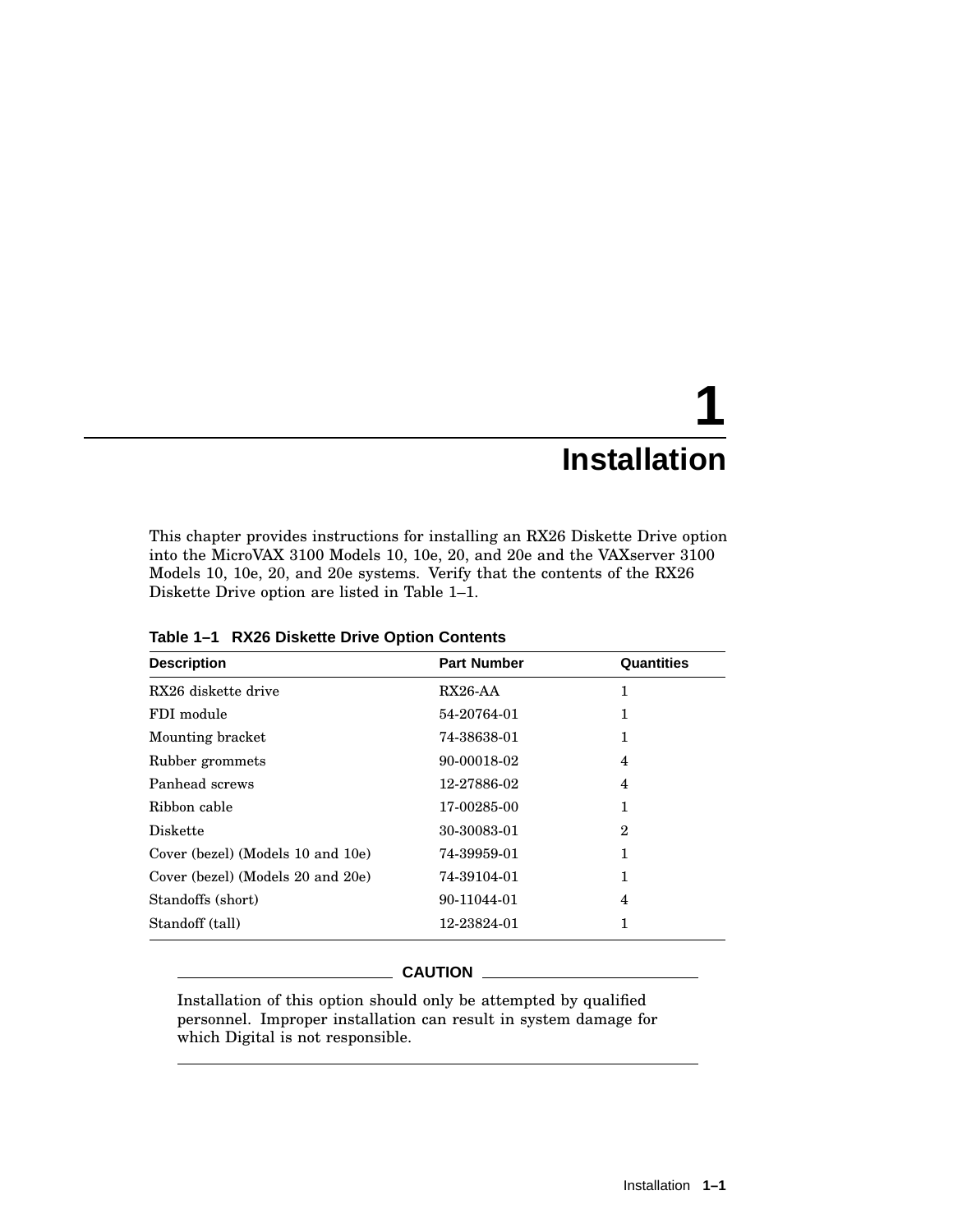## **1.1 Configuring the RX26 Diskette Drive**

Before installing an RX26 diskette drive option, the identification (ID) number on the RX26 diskette drive and FDI module must be configured.

#### **1.1.1 Setting the Drive ID Number**

The RX26 diskette drive has a drive ID switch that identifies the drive select signal on the FDD interface to which device it will respond. To set the drive ID number:

- 1. Locate the ID switch on the RX26 diskette drive. See Figure 1–1.
- 2. Slide the ID switch to position 2 for the MicroVAX 3100 and VAXserver 3100 systems.

#### **Figure 1–1 Setting RX26 Drive ID Number**



LJ-01801-TI0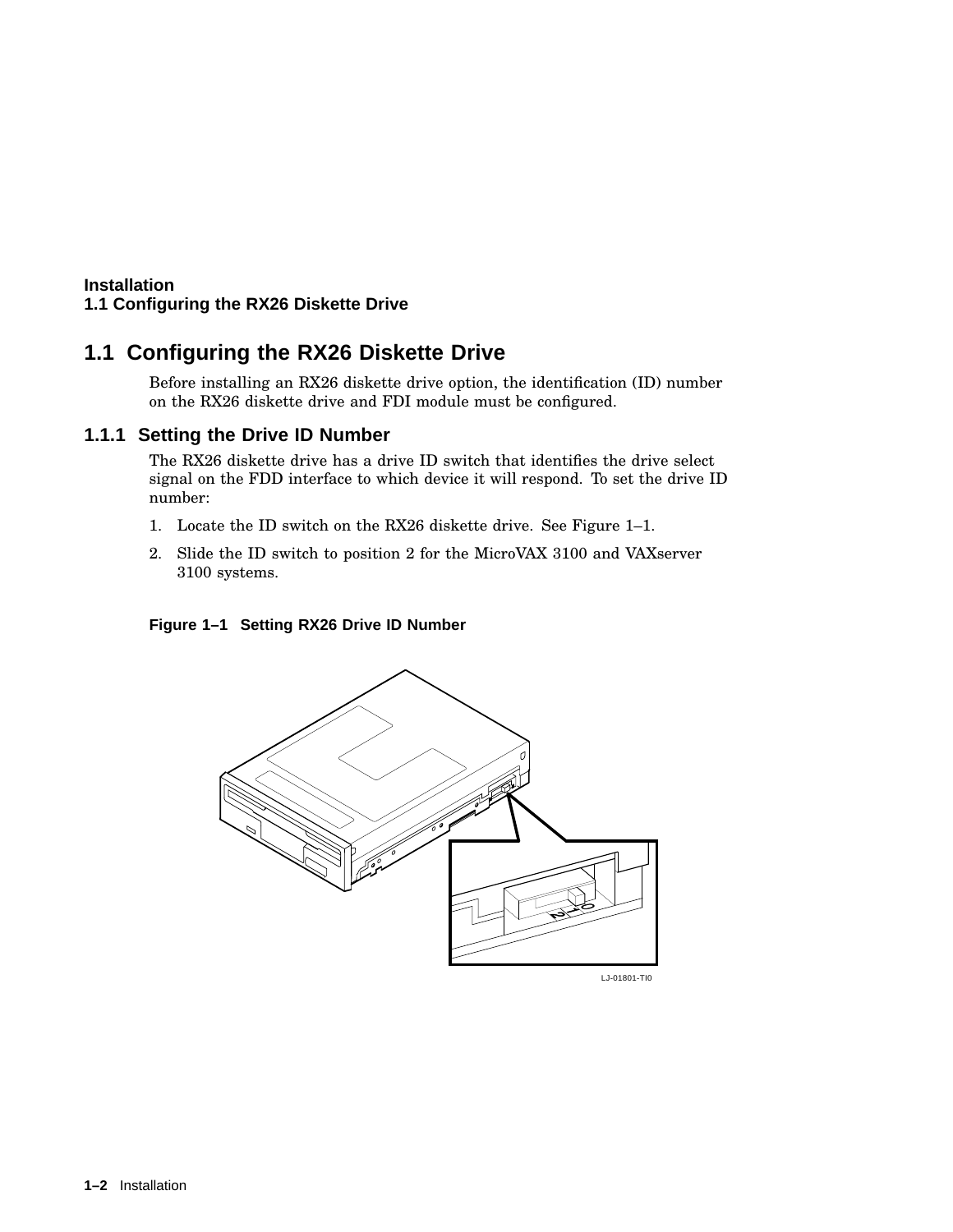#### **1.1.2 Setting the FDI ID Number**

The RX26 diskette drive is not a small computer system interface (SCSI) device, therefore requires an additional interface module (FDI) when used on a SCSI bus. A switch pack on the FDI module allows selection of the SCSI device ID address number. To select the SCSI device ID address number:

- 1. Bring the software operating system down and halt the system.
- 2. At the console prompt (>>>), enter the SHOW DEVICE command to determine existing SCSI address IDs.
- 3. Choose an unused SCSI address.

\_\_\_\_\_\_\_\_\_\_\_\_ NOTE: \_\_\_\_\_\_\_\_\_\_\_\_

Choosing an unused SCSI address must be done to avoid possible address duplication.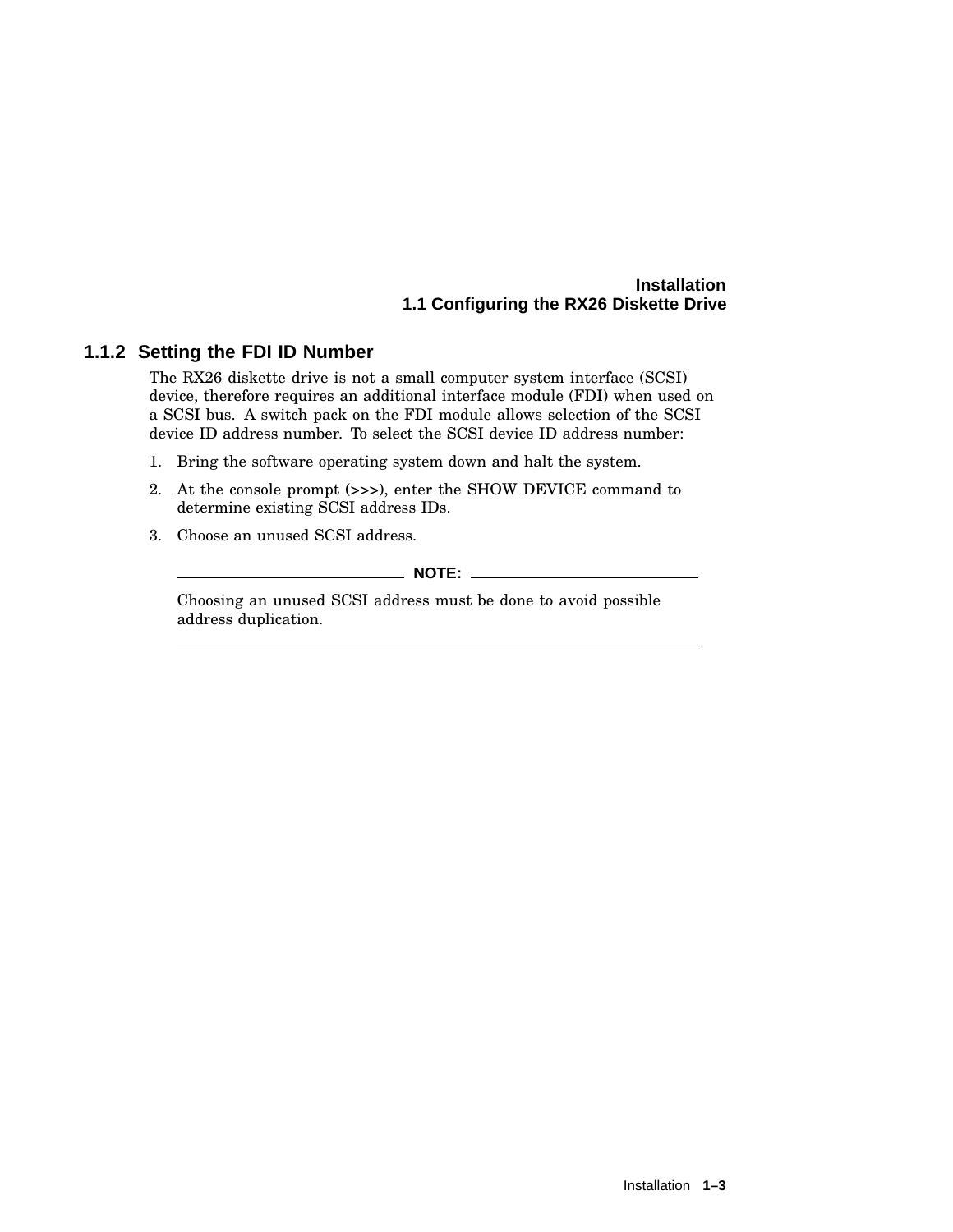- 4. Set the SCSI ID address using the switch pack on the FDI module. Figure 1–2 shows the location of the SCSI ID switches on the FDI module and Table 1–2 lists the possible SCSI ID switch settings.
- 5. Power down the system box and the expansion boxes (if applicable).

**Figure 1–2 RX26 FDI Module SCSI ID Switch Locations**



LJ-01802-TI0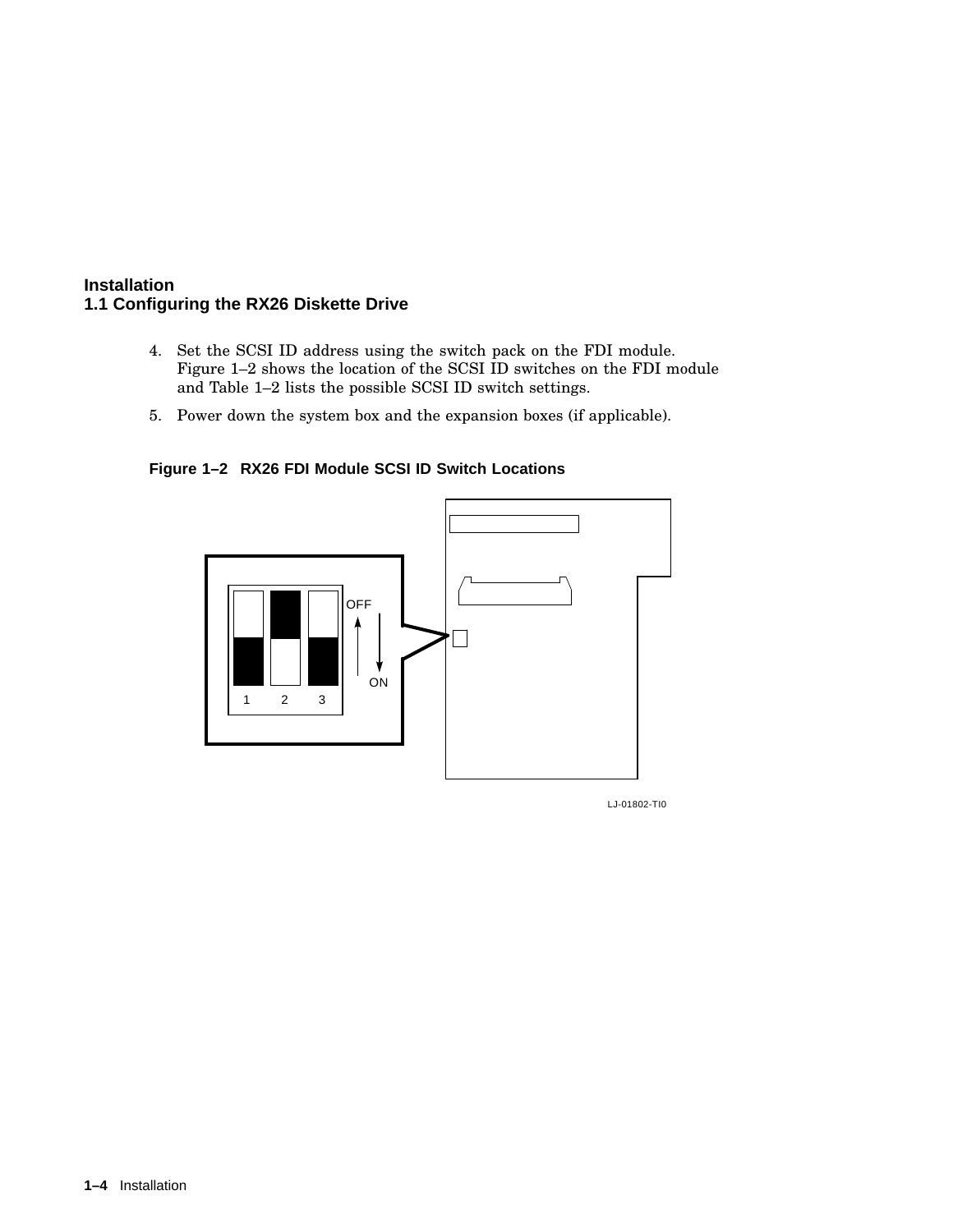| <b>RX26 Switch Settings</b>             |     |           |           |  |  |  |  |
|-----------------------------------------|-----|-----------|-----------|--|--|--|--|
| <b>ID Address on</b><br><b>SCSI Bus</b> |     | 2         | 3         |  |  |  |  |
| $0^3$                                   | Off | Off       | Off       |  |  |  |  |
| 1                                       | Off | Off       | <b>On</b> |  |  |  |  |
| $\mathbf{2}$                            | Off | <b>On</b> | Off       |  |  |  |  |
| 3                                       | Off | <b>On</b> | <b>On</b> |  |  |  |  |
| $\overline{4}$                          | On  | Off       | Off       |  |  |  |  |
| $\rm 5^2$                               | On  | Off       | <b>On</b> |  |  |  |  |
| 6 <sup>1</sup>                          | On  | <b>On</b> | Off       |  |  |  |  |
| 7 <sup>4</sup>                          | On  | On        | On        |  |  |  |  |
|                                         |     |           |           |  |  |  |  |

**Table 1–2 RX26 SCSI ID Switch Settings**

<sup>1</sup>Reserved address ID for SCSI bus controller.

 $^2\rm{Recommended}$  address IDs for RX26 drives on the SCSI-A bus.

 $^3\!$  Recommended address IDs for RX26 drives on the SCSI-B bus.

 $^4 {\rm Reserved}$  for the device with the highest priority on the bus.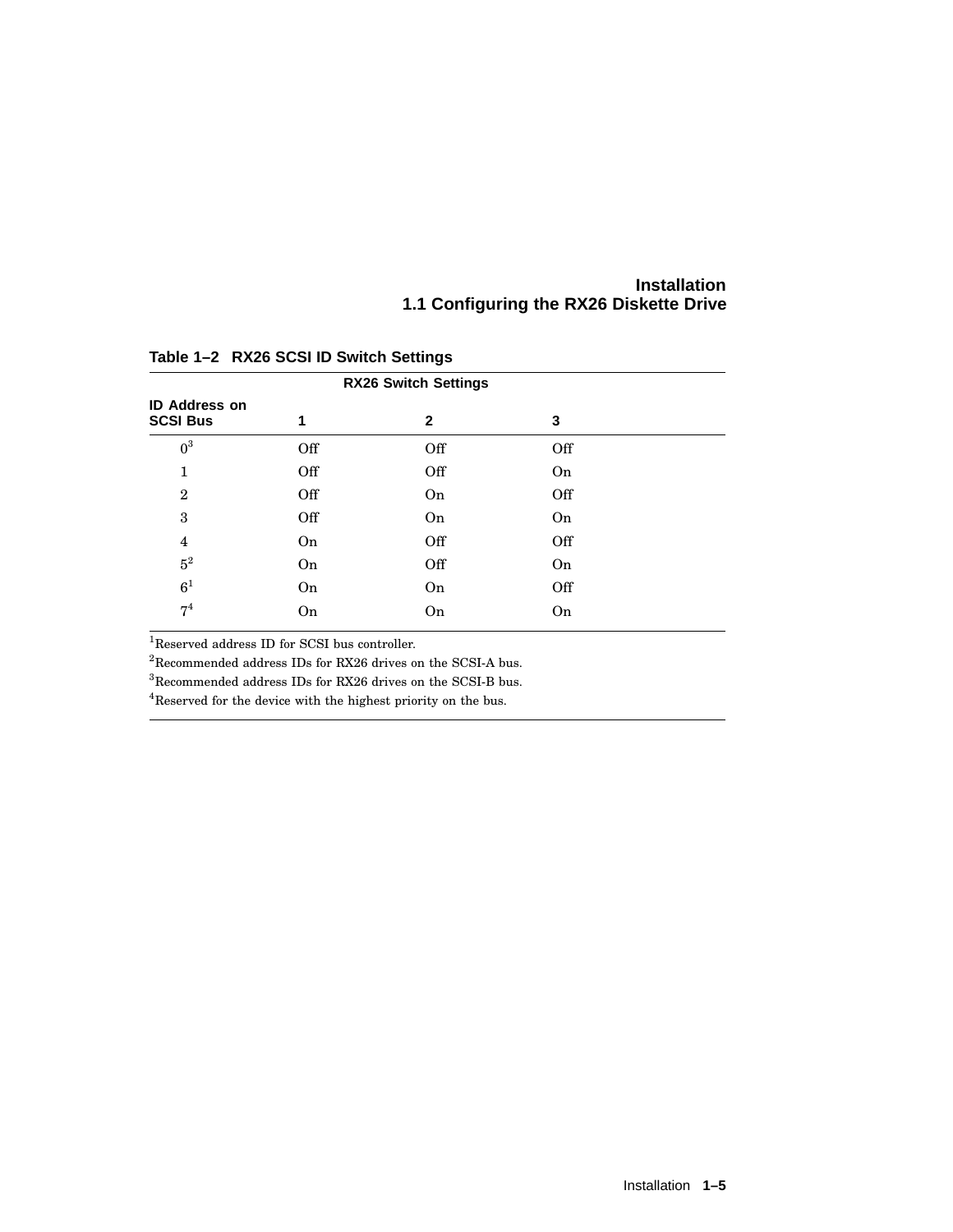#### **Installation 1.2 Installing the RX26 Diskette Drive**

### **1.2 Installing the RX26 Diskette Drive**

**NOTE:**

The RX26 Diskette Drive option must be installed in the right-hand storage compartment of the lower shelf on the MicroVAX 3100 Models 10, 10e, 20, and 20e and the VAXserver 3100 Models 10, 10e, 20, and 20e systems.

To install the RX26 diskette drive option:

- 1. Insert the four rubber grommets into the four holes on the mounting bracket. See Figure 1–3.
- 2. Secure the bracket to the RX26 diskette drive using the four panhead screws provided. See Figure 1–3.

#### **Figure 1–3 Securing Mounting Bracket to RX26 Drive**

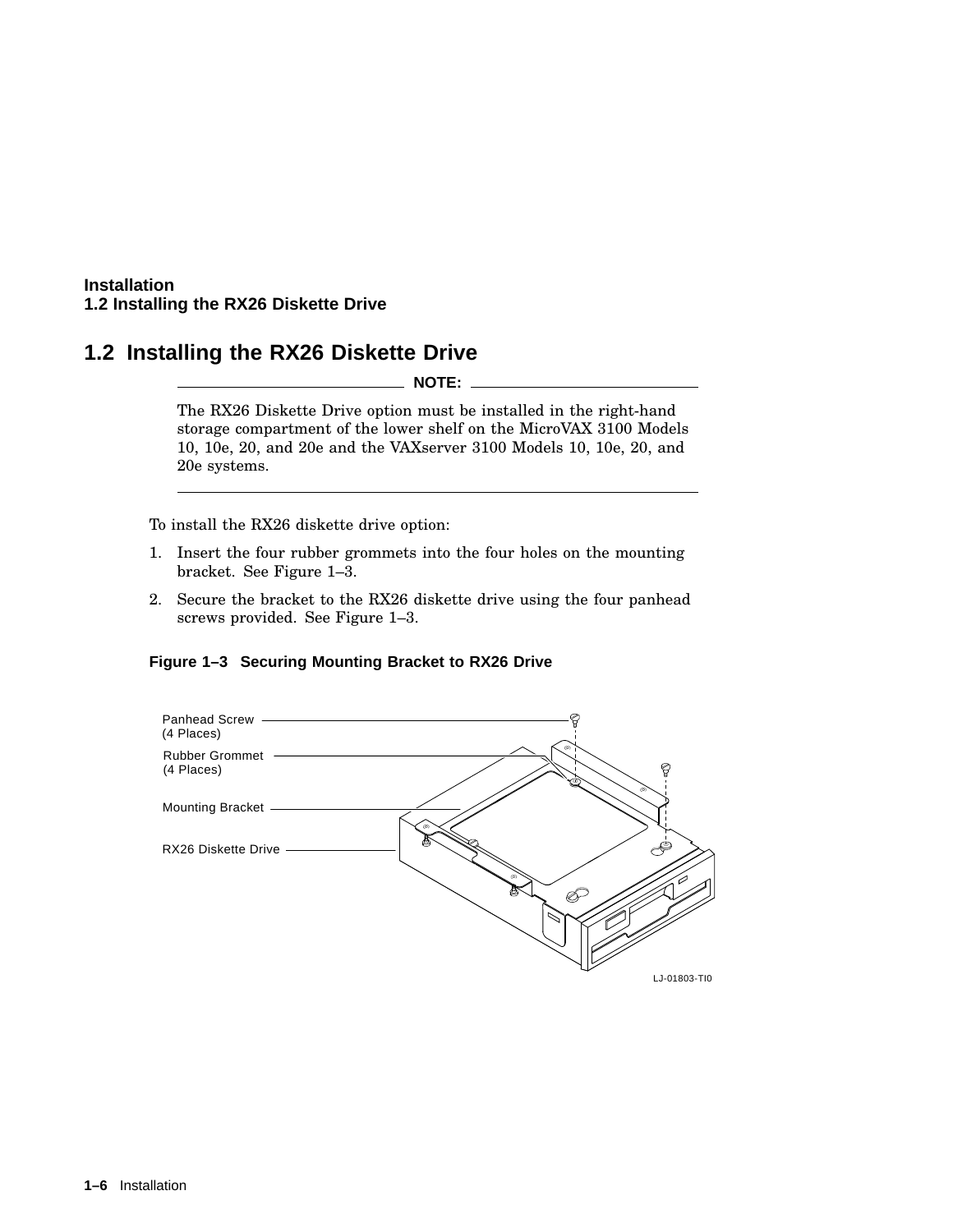#### **Installation 1.2 Installing the RX26 Diskette Drive**

3. Insert the four short standoffs into the drive mounting panel as shown in Figure 1–4.

#### **NOTE:**

Use the tall standoff provided in the left rear mounting hole for the MicroVAX 3100 Models 20 and 20e, and the VAXserver 3100 Models 20 and 20e systems. See Figure 1–4.

#### **Figure 1–4 RX26 Diskette Drive Installation**



- 4. Connect one end of the ribbon cable that has been provided to the FDI module.
- 5. Attach the FDI module to the four standoffs. See Figure 1–4.
- 6. Position the drive/bracket assembly and secure the assembly to the drive mounting panel using the four captive screws on the bracket.